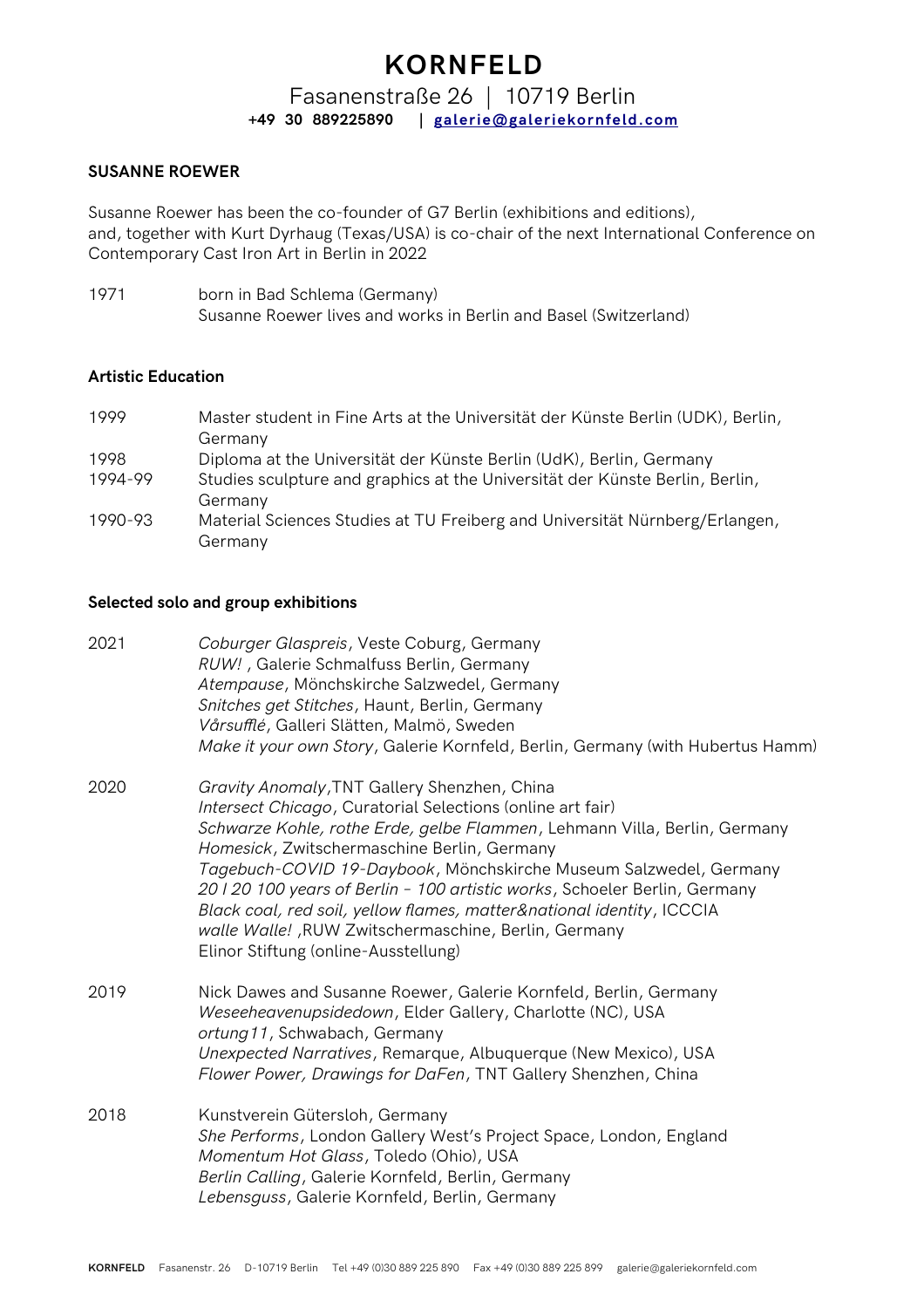Fasanenstraße 26 | 10719 Berlin **+49 30 889225890 | [galerie@galeriekornfeld.com](mailto:galerie@galeriekornfeld.com)**

| 2017    | Museum Irvine University, Irvine (California), USA<br>Focus Iran, Craft and Folk Art Museum, Los Angeles (California), USA<br>Alternative Universen, Soloshow, Galerie Kornfeld, Berlin, Germany<br>Protest, Kunstverein Tiergarten, Berlin, Germany<br>University of Tyler, Tyler (Texas), USA<br>Supper Club, Galerie Kornfeld, Berlin, Germany<br>Migration III, CCPC, Ross Gallery, Charlotte (North Carolina), USA<br>aquamediale12, Spreewaldfestival und Landesvertretung Brandenburg, Germany |
|---------|-------------------------------------------------------------------------------------------------------------------------------------------------------------------------------------------------------------------------------------------------------------------------------------------------------------------------------------------------------------------------------------------------------------------------------------------------------------------------------------------------------|
| 2016    | Elementary Attraction, Fort Wayne Museum of Art, Fort Wayne, USA<br>Boundaries, DeKalb, Atlanta (Georgia), USA<br>Lockere Gesellschaft, Moving Poets, Novilla, Berlin, Germany (mit Franziska<br>Reinbothe)<br>Paper Plains, Galerie Kornfeld, Berlin, Germany                                                                                                                                                                                                                                        |
| 2015    | Acqua d'Oro, Galerie Kornfeld, Berlin, Germany<br>Fieldrecording, Berliner Kabinett, Germany<br>Marge de Liberté, Galérie Spray, Geneva, Switzerland (with Daniel Orson Ybarra)<br>International Iron Tribe, Contemporary Cast Iron, New Mexico, USA<br>Flight of the Phoenix, sculpture and performance in the<br>Giardino di Daniel Spoerri, Italy                                                                                                                                                  |
| 2014    | Rennen mit offenem Ausgang, DD Art Campus SAP, Dresden, Germany<br>Sculpturewalk, Jacksonville (Florida), USA<br>Flight of the Phoenix, sculpture park Pedvale, Latvia<br>Drawings and Etchings, Galerie Kornfeld, Berlin, Germany<br>Art Karlsruhe, Germany                                                                                                                                                                                                                                          |
| 2013    | Art Miami Context, Miami (Florida), USA<br>Sculpture show, Fountainhead Gallery, Iron Pour Miami (Florida), USA<br>no HEROS anymore, Salon Hansa, Berlin, Germany<br>Cell 8, Umspannwerk Vattenfall, Berlin, Germany<br>Gewinn des Kunst-Am-Bau-Wettbewerbs "St. Barbara", Freiberg, Germany                                                                                                                                                                                                          |
| 2012    | Art Miami Context, Miami (Florida), USA<br>I am busy catching falling stars., Galerie Kornfeld, Berlin, Germany (solo)<br>Skulpturenpark Köln, exhibition on the occasion of the Skulpturpreis der Stiftung<br>LebensArt, Cologne, Germany<br>USUK Iron Cast Symposium at the Scottish Sculpture Workshop, Scotland                                                                                                                                                                                   |
| 2011    | g.e.d., Kunstverein Schallstadt, Germany (solo, cat.)<br>Salon Salder, Niedersächsische Kunstsammlung, Germany (cat.)<br>Indium-Denkmal, Freiberg, Germany                                                                                                                                                                                                                                                                                                                                            |
| 2010    | Fruit of the Red-Black Tree, Air Gallery, London, England (solo, cat.)<br>Academic Cheerleaders-Lowell Darling running for Governor,<br>San Francisco, solo project on the occasion of the election of the governor of<br>California, USA                                                                                                                                                                                                                                                             |
| 2009/10 | Wir aber wollen uns erinnern, Galerie Stella A, Berlin, Germany                                                                                                                                                                                                                                                                                                                                                                                                                                       |
| 2009    | Atelier Werdstrasse, project gallery, Zurich, Switzerland (with Eva Wandeler,                                                                                                                                                                                                                                                                                                                                                                                                                         |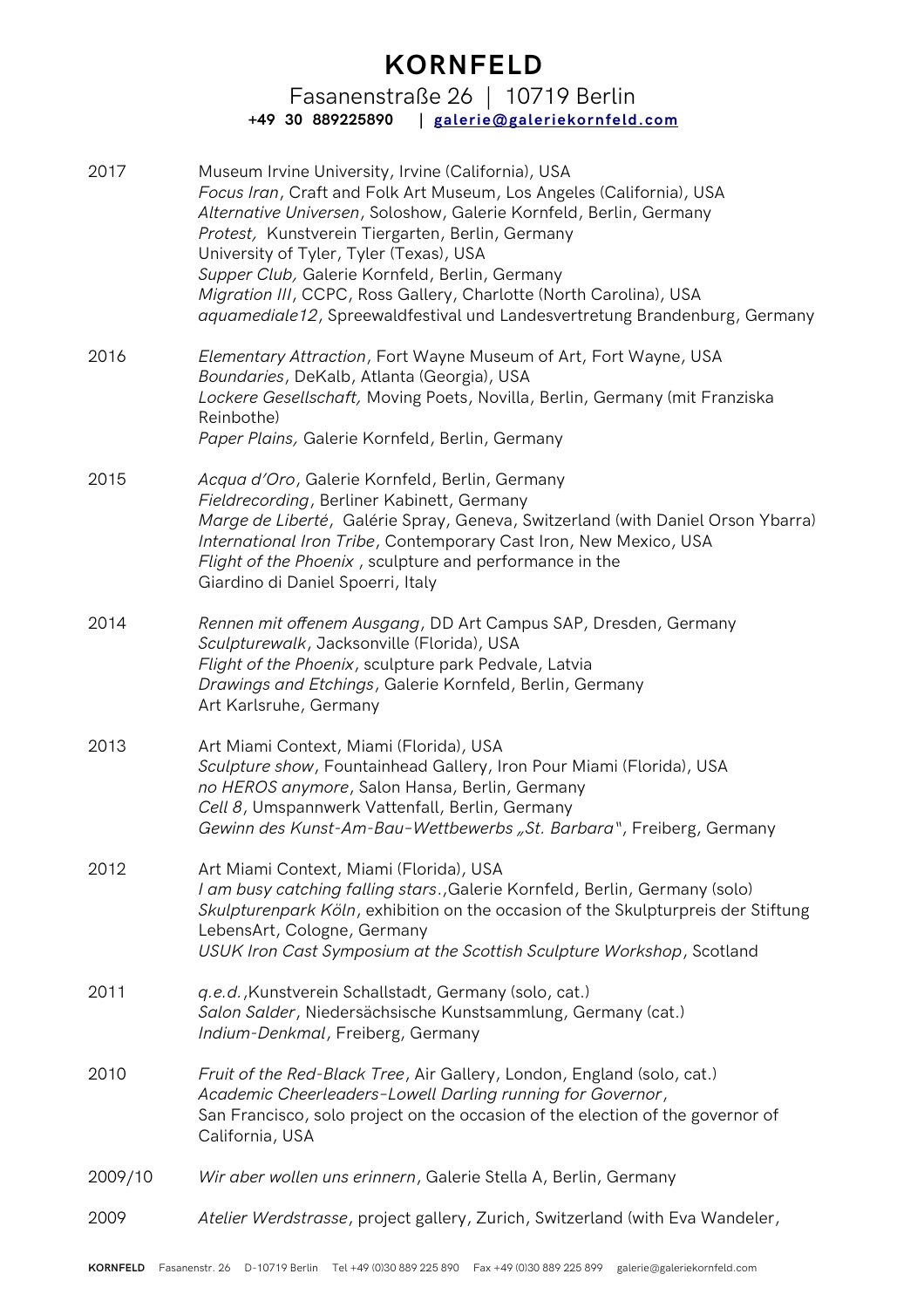### Fasanenstraße 26 | 10719 Berlin **+49 30 889225890 | [galerie@galeriekornfeld.com](mailto:galerie@galeriekornfeld.com)**

| Zurich) | Die Frau im Auto hinter dem Sofa, Solo-project Deutsche Solar, Germany                                                                                                                                                                                                                                                                                                                                                                                    |
|---------|-----------------------------------------------------------------------------------------------------------------------------------------------------------------------------------------------------------------------------------------------------------------------------------------------------------------------------------------------------------------------------------------------------------------------------------------------------------|
| 2008    | Fermente,, maerzgalerie, Leipzig, Germany<br>Avanga, Filmproduktion, Dresden, Germany                                                                                                                                                                                                                                                                                                                                                                     |
| 2007    | In between, APEX Kunstverein, Göttingen, Germany<br>Galerie Anne Moerchen, Hamburg, Germany                                                                                                                                                                                                                                                                                                                                                               |
| 2006    | Bar light, Berlinische Galerie, Berlin, Germany<br>Solar Impact, Freiberg, Germany                                                                                                                                                                                                                                                                                                                                                                        |
| 2005    | Zu besonderen Gelegenheiten verläßt der Künstler das Atelier, Kunstverein APEX,<br>Göttingen, Germany (with Marc Pätzold)<br>Black sun, red sun, and the hole of the moon, The MuseumMan, Liverpool, UK (with<br>Marc Pätzold)<br>Schwellen und Weichen, Kunstverein Graz, Austria and Regensburg, Germany<br>Wish perfect wishes, speak perfect speeches, waiting for the perfect blast,<br>Galerie Sleeping Dogs, Berlin, Germany (with Lowell Darling) |
| 2004    | Artist residency and exhibition, Devonport, Hobarth (Tasmanien), Australia<br>Wheeling II, Galerie Jette Rudolph, San Francisco (Claifornia), USA; Vienna, Austria                                                                                                                                                                                                                                                                                        |
| 2003    | Galerie Stella A, Berlin, Germany (with Marc Pätzold)<br>In memoriam Bob Ross, Kunstverein Konstanz, Arsenal; HKM 1, Mainz; Kunsthaus<br>Wiesbaden, all in Germany (cat.)<br>DRUCK-ART, Haus am Kleistpark, Berlin, Germany<br>Museum der Stadt Neustrelitz, Germany (withMarc Pätzold)<br>schön hier, Kunstverein Oberer Neckar, Horb a. N., Germany (with Marc Pätzold,<br>cat.)                                                                        |
| 2002    | Cap Horn, Kunstverein Elmshorn, Germany (with Marc Pätzold, cat.)<br>Heartland, G7, Berlin, Germany (with Gregor Hildebrand and Marc Pätzold)<br>Wheeling I, Galerie Jette Rudolph, Berlin; Frankfurt a. M. both Germany; New<br>York (NY), USA; London, England<br>Sound, G7, Berlin, Germany                                                                                                                                                            |
| 2001    | Die Vertreibung der Händler aus dem Tempel, 2yk Galerie, Berlin, Germany<br>universal, printed edition, Druckatelier G.F. Margull, Berlin, Germany                                                                                                                                                                                                                                                                                                        |
| 2000    | G7 auf dem Fernsehturm, Berlin, Germany                                                                                                                                                                                                                                                                                                                                                                                                                   |
| 1999    | Klasse Schoenholtz©, Mainz, Germany<br>"KUNST TM", G7, Berlin, Germany                                                                                                                                                                                                                                                                                                                                                                                    |
| 1998    | "Verstellter Blick", Lutherstadt Wittenberg, Germany<br>"Nach uns die Sintflut", Ferropolis/Dessau, EXPO 2000, Germany (cat.)<br>"Fragile", Neue Galerie Berlin, Germany<br>"Hortus Conclusus", Neue Galerie Berlin, Germany                                                                                                                                                                                                                              |
| 1997    | Sieger, DGM-Kunstpreis-Ausstellung, Munich, Cologne, Berlin, Germany<br>(cat.)                                                                                                                                                                                                                                                                                                                                                                            |